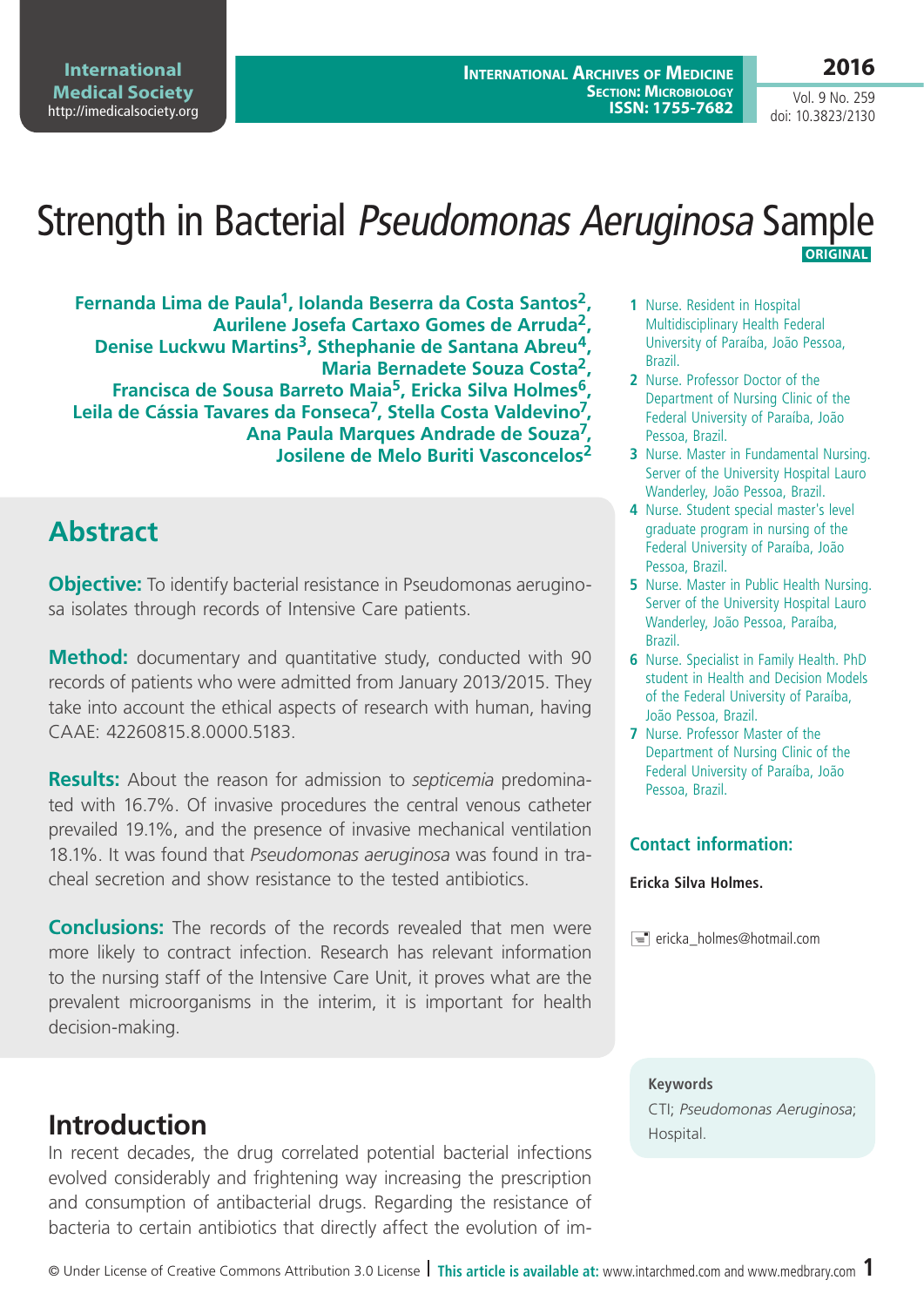**International Archives of Medicine Section: Microbiology ISSN: 1755-7682**

Vol. 9 No. 259 doi: 10.3823/2130

**2016**

proved patient, It has shown high, followed by a concern on the part of health authorities, the worsening of the clinical condition of the patient, imposing limitations to treatment. [1]

Infections caused by resistant pathogens as potentially *Pseudomonas* aeruginosa, *Klebsiella* pneumoniae e *Acinetobacter* baumannii, They are growing problems in the world and in Intensive Care Units (ICU's) in brazilian hospitals that constitute the flagship in the prevalence of this type of infection in the hospital system, either by the complexity of critically ill patients, or the high consumption of antimicrobials in these units. [2]

The continuing emergence of resistant microorganisms in health institutions and in the community is a major challenge of the XXI century. Concurrently with this condition, it is observed that characteristics routinely adopted as audit antimicrobials, hand hygiene, isolation of patients and in-service education, has not always brought the expected contribution to the control of this resistance. In this context, strains of microorganisms are able to multiply in the presence of higher concentrations of antimicrobial agents than those derived from human therapeutic measures. The development of bacterial resistance is a natural biological phenomenon and spread with disordered introduction of antimicrobial agents in clinical practice. [3]

The Hospital Infections (HI) have risen to new forms of resistance, especially in Intensive Care Units. These infections are considered more serious in these centers, being highly complex, receiving severe dependent patients of intensive support. IH rates in this sector, ranging from 18% to 54%, it is 5 to 10 times higher than in other hospital admission units. It is responsible for between 5% a 35% of all hospital infections and approximately 90% of the outbreaks occurring in these sectors. The patients in ICU's mortality rates commonly range between 9% and 38%, which can reach up to 60% due to resistance of the bacteria. [4]

The causes are multifactorial it is related to antibiotics used correctly or empirically determining the course of infection. In cases of nosocomial bacteremia pathogens may have antibiotic resistance with an increase in morbidity and mortality. Infections caused by microorganisms in the bloodstream have been of great social impact on the diagnostic and therapeutic care in critically ill patients. [5]

Whereas bacterial resistance to antimicrobial agents, this spreads in such a way that impairs patients with hospital-acquired infections, and the prognosis varies depending on the general state of the host. Although these infections are a major cause of death in most cases can be prevented. The bacteria resulting from infections in hospitals, such as *Pseudomonas aeruginosa* can display natural aversion and to acquire resistance to various antibiotics, caused by the low permeability of the membrane among other factors [3].

The realization of this research was motivated from the above listed considerations and experience coming from other work carried out in the Institutional Program of Scientific Initiation Volunteers (PI-VIC), besides the practice in the disciplines (Surgical nursing and Critical patient), performed in hospitals, when the execution of nursing activities. Faced with the above listed clarifications and considering the relevance of the theme, felt herself the need to identify through the records filed with the Hospital Infection Control Commission (CCIH) bacterial resistance by *Pseudomonas aeruginosa* isolated from patients in the adult Intensive Care Unit, pediatric and neonatology.

### **Method**

This is a descriptive documentary study using a quantitative approach. The research was conducted in a Federal Public Hospital located in the city of João Pessoa - Paraiba. For its development a previous contact was needed with the Management Service Medical and Statistical File (SAME), autho-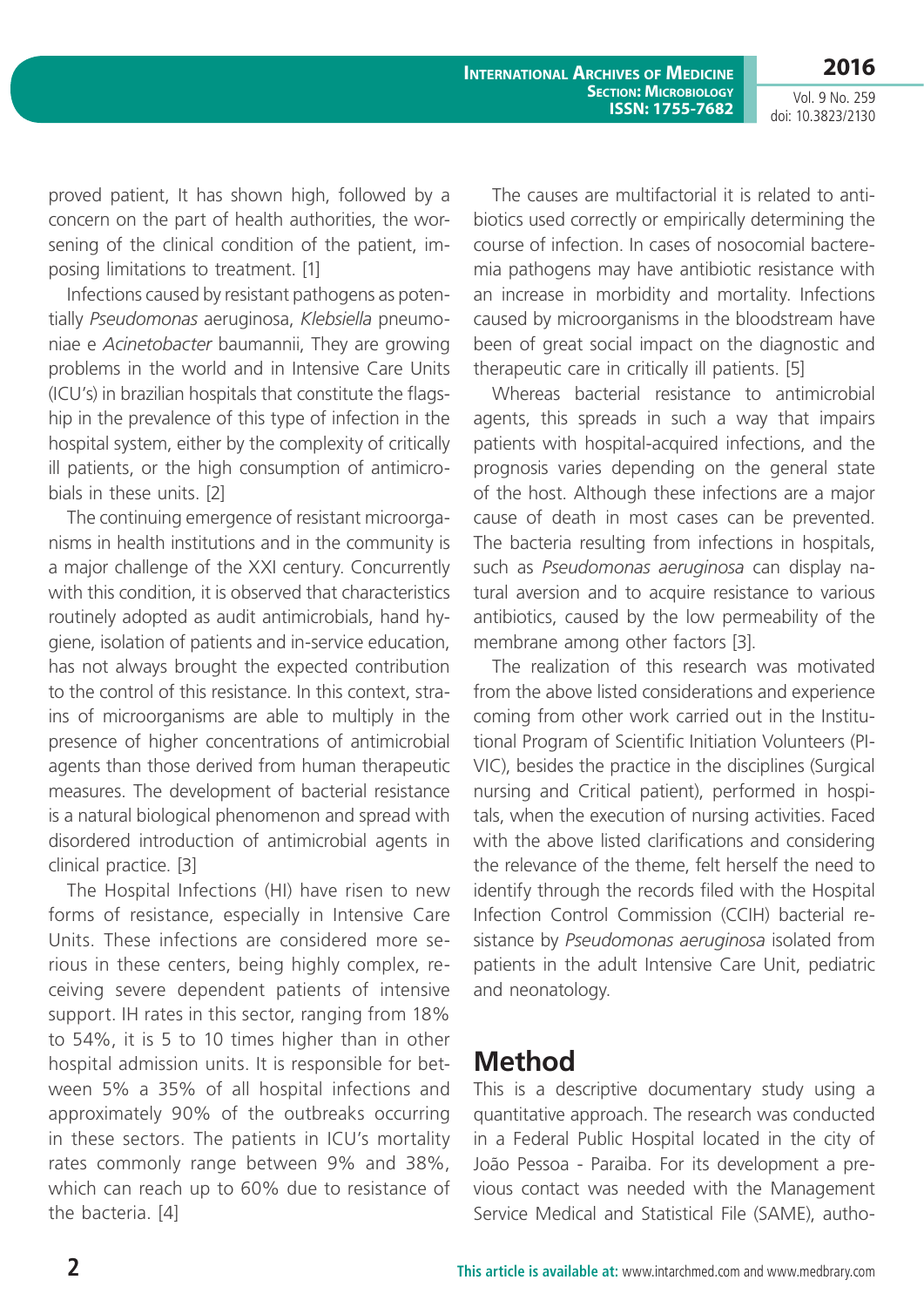**2016**

Vol. 9 No. 259 doi: 10.3823/2130

rizing access to information filed in CCIH, sector responsible for keeping the records of inpatients in Intensive Care Unit, affected by infection by different bacteria.

The population consisted of all internal Intensive Care Unit from January 2013 to January 2015. The sample is composed of 90 sheets of 92 patients and results of microbiological tests carried out. As selection criteria were considered: patients with infection in the period of data collection and those with results of microbiological tests with resistance and sensitivity of antimicrobial. As data collection instrument was used the forms filled in by the hospital CCIH nurses who perform the active search of patients. This instrument contained data on: age, sex, hospitalization motive, types of invasive procedures, types of pathogens and resistance patterns and antibiotic sensitivity to antibiotics tested in the examinations.

Data collection was performed in the physical space of CCIH in April and May 2015 by statistical survey, taking into account the ethical aspects of research with human beings and the project was approved by the Ethics Committee of the Federal University of Paraíba under protocol n° 07/2015, CAAE: 42260815.8.0000.5183. As for the results, they were analyzed and justified in the light of literature concerning the matter.

## **Results and Discussion**

The age of participants ranged from less than 1 year to 90 years with 43.9%, with a predominance of females 36.7%. With advancing age, chronic diseases become more prevalent. In this condition such diseases require prolonged treatments may be followed by dysfunctions and/or some degree of dependence. [6]

About the reasons for hospitalization, there is a predominance in **Table 1** for *Septicemia* with 22 (16.7%) cases, followed by *Pneumonia* 21 (15.9%). The *Septicemia* may occur as a result of various **Table 1.** Hospitalization Motive of patients in the Intensive Care Unit of the Federal Public Hospital. João Pessoa /PB, 2013-2015.

| <b>Reason for hospitalization</b>     | f              | %    |  |  |
|---------------------------------------|----------------|------|--|--|
| Septicemia                            | 22             | 16.7 |  |  |
| Pneumonia                             | 21             | 15.9 |  |  |
| <b>Acute Respiratory Failure</b>      | 16             | 12.1 |  |  |
| Hypertension                          | 8              | 6.1  |  |  |
| Cerebrovascular accident              | 7              | 53   |  |  |
| Chronic obstructive pulmonary disease | 6              | 4.5  |  |  |
| Chronic Renal Failure                 | 6              | 4.5  |  |  |
| Congestive heart failure              | 5              | 3.8  |  |  |
| Acute Renal Failure                   | $\overline{4}$ | 3.0  |  |  |
| Diabetes mellitus                     | 3              | 2.3  |  |  |
| Others                                | 34             | 25.8 |  |  |
| Total                                 | 132            | 100  |  |  |

**Source:** Direct search, records of CCIH/ Federal Public Hospital-JP/PB, 2013-2015.\* Other: Purpura; Bacterial meningitis; Tetanus; chronic neuropathy; Pierre Robin syndrome; Acute myocardial infarction; Acute lung edema; Pertussis; Dengue Hemorrhagic; Bronchiectasis; Enterocolitis necrotizing; Systemic lupus erythematosus; Exogenous intoxication; Hemolytic anemia; Post- Stop Cardiorespiratory; Alzheimer; Hypospadias; Convulsion; Anorexia; Cholelithiasis; Hepatitis; Leptospirosis; Chagas disease; Cardiac arrhythmia.

infectious processes with different "entry doors", which are identified in the course of a detailed anamnesis physical examination, only confirmed from laboratory tests for your diagnosis. [2]

*Pneumonia* was the second most frequent reason, has extensive mortality and morbidity in patients in ICU's, It is the most important disease in people over 65 years and in patients with comorbidities. Pneumonias are classified as communityacquired and hospital, but also include people residing in nursing homes or permanent care integrations. [7]

As for invasive procedures in 90 chips surveyed patients, it was found that the central venous catheter had a higher prevalence 17 (19.1%) and invasive mechanical ventilation 16 (18.1%) **(Figure 1)**. The central venous catheter suitable safe access to syste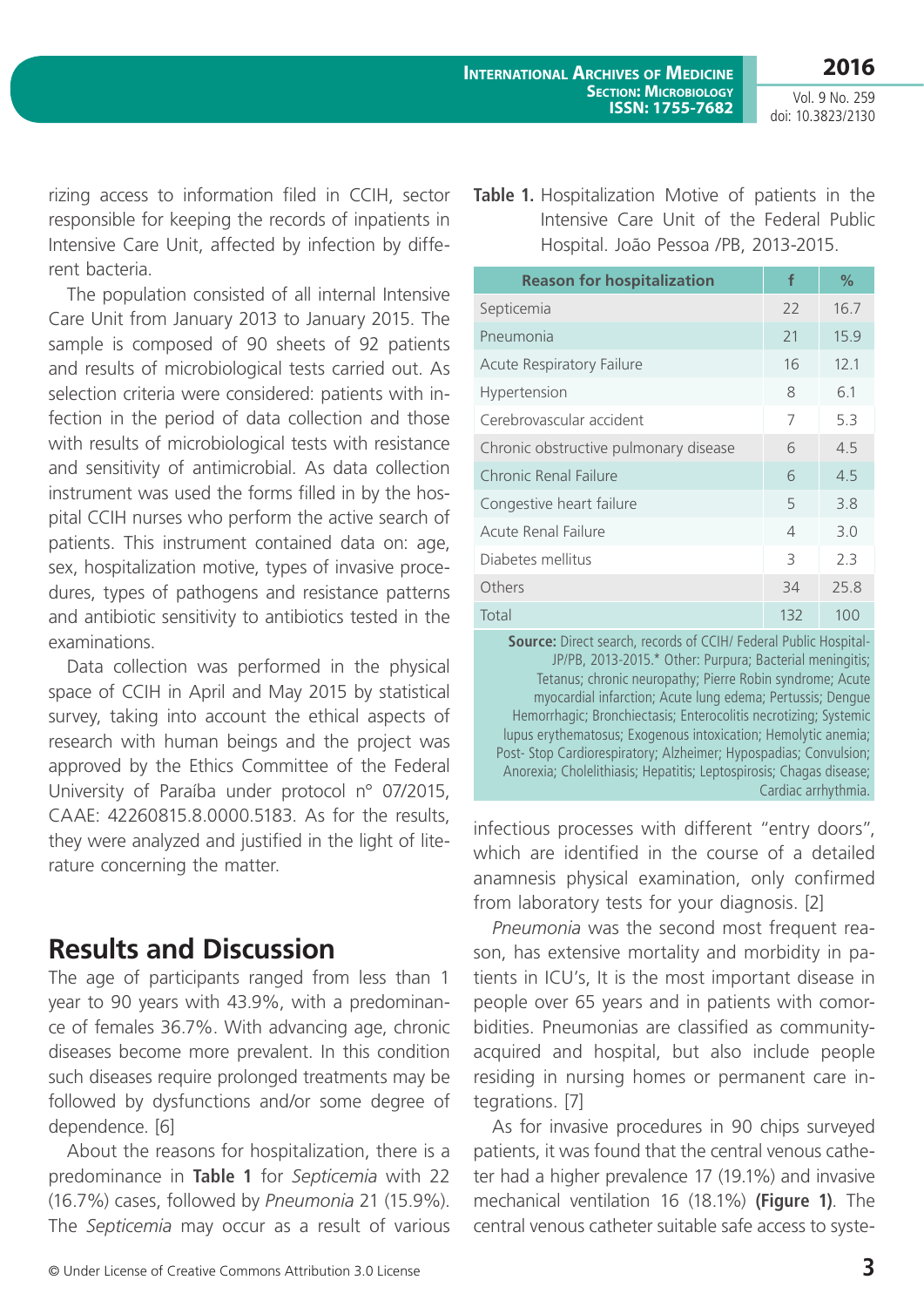**International Archives of Medicine Section: Microbiology ISSN: 1755-7682**

**2016** Vol. 9 No. 259

doi: 10.3823/2130



**Figure 2:** Types of pathogens found in patients admitted to the Intensive Care Unit of the Federal Public Hospital. João Pessoa /PB, 2013-2015.



mic circulation and allows administration of higher volume of medicines, but may damage fabrics when extravasation occurs by a central or peripheral access. Enables the monitoring of central venous pressure and collecting blood samples for cultures and other tests. Generally, the placement of a central catheter includes contraindication to the infection area at the insertion site and vein thrombosis. [8]

The nursing professionals when dealing with patients who wear central venous catheter must have scientific expertise, for prevention and maintenance of possible complications related to the use of intravascular devices, becoming aware of the foreseeable consequences and attributable to its own action and omission on care. The nursing interventions enable observations, clinical and scientific practice, effective monitoring providing prevention and control of adverse effects, resulting in security for the professional and the quality of care by exempting the most risk to the patient. [9]

Mechanical ventilation (MV) or ventilatory support, totally or partially substitutes mechanical ventilation and consists of a support method for the treatment of acute respiratory failure (ARF) or chronic worsened. This support provides improved gas exchange and decreased work of breathing of the patient, can be noninvasively through an external interface, or invasive with an endotracheal tube or tracheostomy tube. [10]

The most prevalent pathogens found from the results of microbiological tests were: *Pseudomonas aeruginosa*, which accounted for 21 (34.5%), and *Klebsiella* pneumoniae 18 (17.6%) **(Figure 2)**. *Pseudomonas* part of a group of non-fermentative bacteria, are usually arranged in pairs of cells resembling a single cell has a greenish-blue located in various clinical isolates. They are Gram-negative bacilli which do not form spores, commonly movable, straight or slightly curved typically arranged in pairs*. Pseudomonas aeruginosa* grows spontaneously in a variety of culture media and have as distinctive identification, colony size, hemolytic activity, odor and pigmentation that are detected in some specific biochemical and fast. [11]

In the practice of antibiotic resistance mechanisms have become especially common in nosocomial settings. These mechanisms include modification in permeability of the cell membrane which interrupts the antibiotic into the cell, pumping the antibiotic out of the same, and the flow mechanism, genetic mutation that changes the target of the antibiotic, and consequently does not affect the functioning of the bacteria, nor the development of the ability to degrade or inactivate the antibiotic. [12]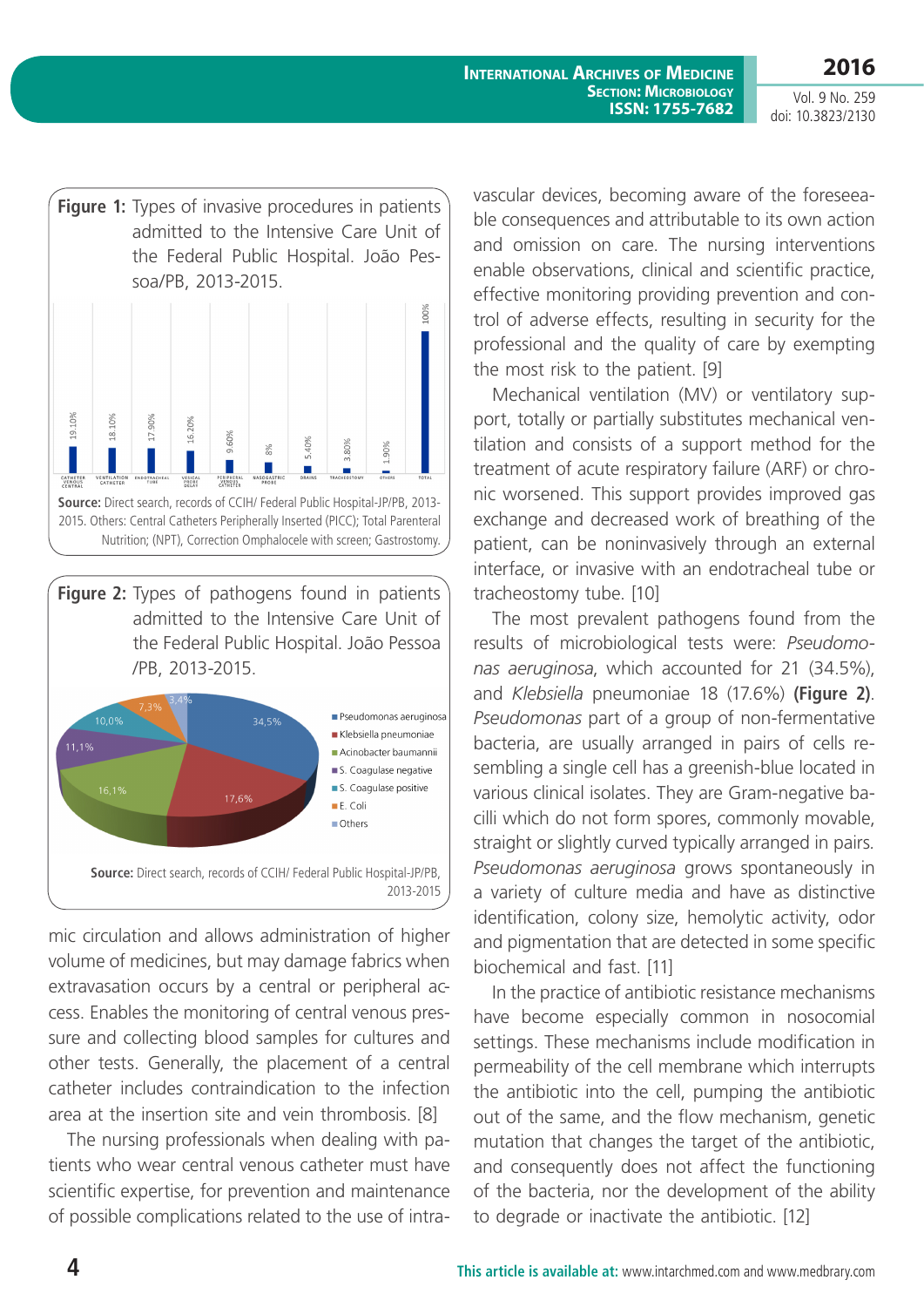**2016**

Vol. 9 No. 259 doi: 10.3823/2130

| <b>Antibiotic</b>                     |                                         |                               |            |        |                            |                          |                                                             |                                   |                            |                                 |                       |             |                          |                       |                             |                                     |                              |                             |                |                   |                   |                     |                                    |
|---------------------------------------|-----------------------------------------|-------------------------------|------------|--------|----------------------------|--------------------------|-------------------------------------------------------------|-----------------------------------|----------------------------|---------------------------------|-----------------------|-------------|--------------------------|-----------------------|-----------------------------|-------------------------------------|------------------------------|-----------------------------|----------------|-------------------|-------------------|---------------------|------------------------------------|
| Espécimes and location of the sample  |                                         |                               |            |        |                            |                          |                                                             |                                   |                            |                                 |                       |             |                          |                       |                             |                                     |                              |                             |                |                   |                   |                     |                                    |
| A<br>M                                | $\forall$<br>M<br>P                     | $\forall$<br>$\mathbb N$<br>F | E<br>F     | E<br>F | $\mathsf E$<br>$\mathsf F$ | $\mathsf E$<br>F         | C<br>$\mathbb{R}$<br>P                                      | E<br>$\subset$<br>$\forall$       | $\mathsf E$<br>R<br>$\top$ | G<br>$\mathsf E$<br>$\mathbb N$ | $\mathbb M$<br>$\Box$ | E<br>$\vee$ | $\Box$<br>N              | M<br>$\mathsf E$<br>R | M<br>E<br>T                 | $\bigcirc$<br>$\times$<br>$\forall$ | P<br>$\circ$<br>$\mathsf{L}$ | R<br>$\perp$<br>$\mathsf F$ | $\forall$<br>Z | E<br>$\mathbf{L}$ | $\mathbf{L}$<br>G | U<br>N<br>$\forall$ | $\vee$<br>$\forall$<br>$\mathbb N$ |
| P. aeruginosa Tracheal Secretion (21) |                                         |                               |            |        |                            |                          |                                                             |                                   |                            |                                 |                       |             |                          |                       |                             |                                     |                              |                             |                |                   |                   |                     |                                    |
| R                                     | R                                       | R                             |            |        | R R R R                    |                          | R                                                           | R                                 | R                          | R                               | R                     |             | $R$ $R$                  | R                     | R                           | R                                   | $R$ $R$                      |                             | R              | R                 | R                 | R                   | R                                  |
|                                       | K. pneumoniae Hemoculture (18)          |                               |            |        |                            |                          |                                                             |                                   |                            |                                 |                       |             |                          |                       |                             |                                     |                              |                             |                |                   |                   |                     |                                    |
| R                                     | R                                       |                               | $-R$       |        | R                          | $\overline{\phantom{a}}$ | $\mathcal{L}^{\mathcal{L}}$ and $\mathcal{L}^{\mathcal{L}}$ | $\overline{\phantom{a}}$          | R                          | $\overline{\phantom{a}}$        | R                     | $R -$       |                          | R                     | $\sim$                      | $\sim$                              | S                            |                             |                |                   | $\mathsf{S}$      |                     | $\varsigma$                        |
|                                       | Ac. baumannii Tracheal Secretion (15)   |                               |            |        |                            |                          |                                                             |                                   |                            |                                 |                       |             |                          |                       |                             |                                     |                              |                             |                |                   |                   |                     |                                    |
| R                                     | R                                       |                               | $-R$ R R R |        |                            | R                        |                                                             | $\overline{\phantom{a}}$          | R                          | R                               | S                     | $R -$       |                          | R                     | $\mathcal{L} = \mathcal{L}$ | $\sim 10^{-1}$                      | S                            | $\overline{\phantom{a}}$    | $\mathbb{R}^n$ | S                 | $\frac{1}{2}$     |                     |                                    |
|                                       | S. coagulase negative Hemoculture (12)  |                               |            |        |                            |                          |                                                             |                                   |                            |                                 |                       |             |                          |                       |                             |                                     |                              |                             |                |                   |                   |                     |                                    |
|                                       | $R$ $S$                                 |                               |            |        |                            |                          | $\mathcal{L} = \mathcal{L}$                                 | $\overline{\phantom{a}}$          |                            | $S$ R $S$                       |                       | $\sim$ $-$  | $\sim 10^{-1}$           | $S$ R                 |                             | R                                   | $\overline{\phantom{a}}$     |                             |                |                   | S                 |                     | $\varsigma$                        |
|                                       | S. coagulase positive nib catheter (17) |                               |            |        |                            |                          |                                                             |                                   |                            |                                 |                       |             |                          |                       |                             |                                     |                              |                             |                |                   |                   |                     |                                    |
| $\overline{\phantom{a}}$              | R                                       |                               | $-5$       |        |                            |                          |                                                             | and the state of the state of the |                            | S                               | $\sim$                | S           | $\sim$                   | $S -$                 |                             | S                                   | $\frac{1}{2}$                |                             |                |                   |                   |                     |                                    |
|                                       | Urine culture Escherichia coli (9)      |                               |            |        |                            |                          |                                                             |                                   |                            |                                 |                       |             |                          |                       |                             |                                     |                              |                             |                |                   |                   |                     |                                    |
| S.                                    | R                                       | $\overline{\phantom{a}}$      |            | S      | R                          | $\mathsf{R}$             | $\mathsf{S}$                                                | $\overline{\phantom{a}}$          |                            | $S$ $S$ $S$                     |                       | R           | $\overline{\phantom{a}}$ | S                     |                             |                                     |                              |                             |                |                   |                   |                     |                                    |
|                                       |                                         |                               |            |        |                            |                          |                                                             |                                   |                            |                                 |                       |             |                          |                       |                             |                                     |                              |                             |                |                   |                   |                     |                                    |

**Table 2.** Standard resistance and bacterial sensitivity to antibiotics tested in examinations in intensive care unit patients. Federal Public Hospital. João Pessoa/ PB, 2013-2015.

**Source:** Direct Direct search, records of CCIH/ Federal Public Hospital-JP/PB, 2013-2015. Legend: R: resistance; S: Sensitivity; AMI: Amikacin; AMP: Ampicillin; ANF: Amphotericin B; CEF: Cefepime; CEF: Cefexina; CEF: Cephalexin; CIP: Ciprofloxacin; ACE- Ecalta; ERT: Ertapenem; GEN: Gentamicin; IMI: imipenem; LEV- levofloxacin; LIN: Linezolid; MER: Meropenem; MET: Metronidazole; OXA: oxacillin; POL: Polymyxin B; RIF: Rifampin; TAZ: Tazocim; TEI: teicoplanin; TIG: Tifeciclina; UMA: Unasyn; VAN: Vancomycin. Antibiotic. Espécimes / Local da coleta.

*Klebsiella pneumoniae KPC* produces an enzyme called carbapenamase, which were found in this bacterium. The *KPC* is an enzyme produced by *Enterobacteriaceae*, and assigns resistance carbapenem antibiotics, which include a widely used class in the treatment of infections involving *Enterobacteriaceae.* [12]

*KPC*, is often found in *K. pneumoniae*, has high potential to spread, is a bacterium with the ability to transfer genetic material and resistance genes. [13] Easy dissemination impedes the control of epidemics, and leaves on alert health professionals, such infections have extremely difficult to treat and raise the high mortality rates. Although it is common in *Klebsiella pneumoniae*, *KPC* and can be identified in other bacteria, such as: *Enterobactercloacae*, *Citro-*

*bacterfreundii*, *Salmonella spp, E. coli Pseudomonasspp*. [14]

Prevention is safe weapon in the fight against *Klebsiella pneumoniae,* whereas treatment is difficult for their resistance to antimicrobials. This manner, doctors and nurses should take precautions for hand hygiene, as well as visitors, use gloves and masks when needed for more effective prevention. The isolation of patients suspected of contamination and concern for the cleanliness of the premises is an important issue to prevent the spread of the bacteria with the expression *KPC* phenotype in Intensive Care Units.

The bacteria found tested for greater resistance to antibiotics can be seen in **Table 2**. In this, it is found that P. aeruginosa was resistant to all anti-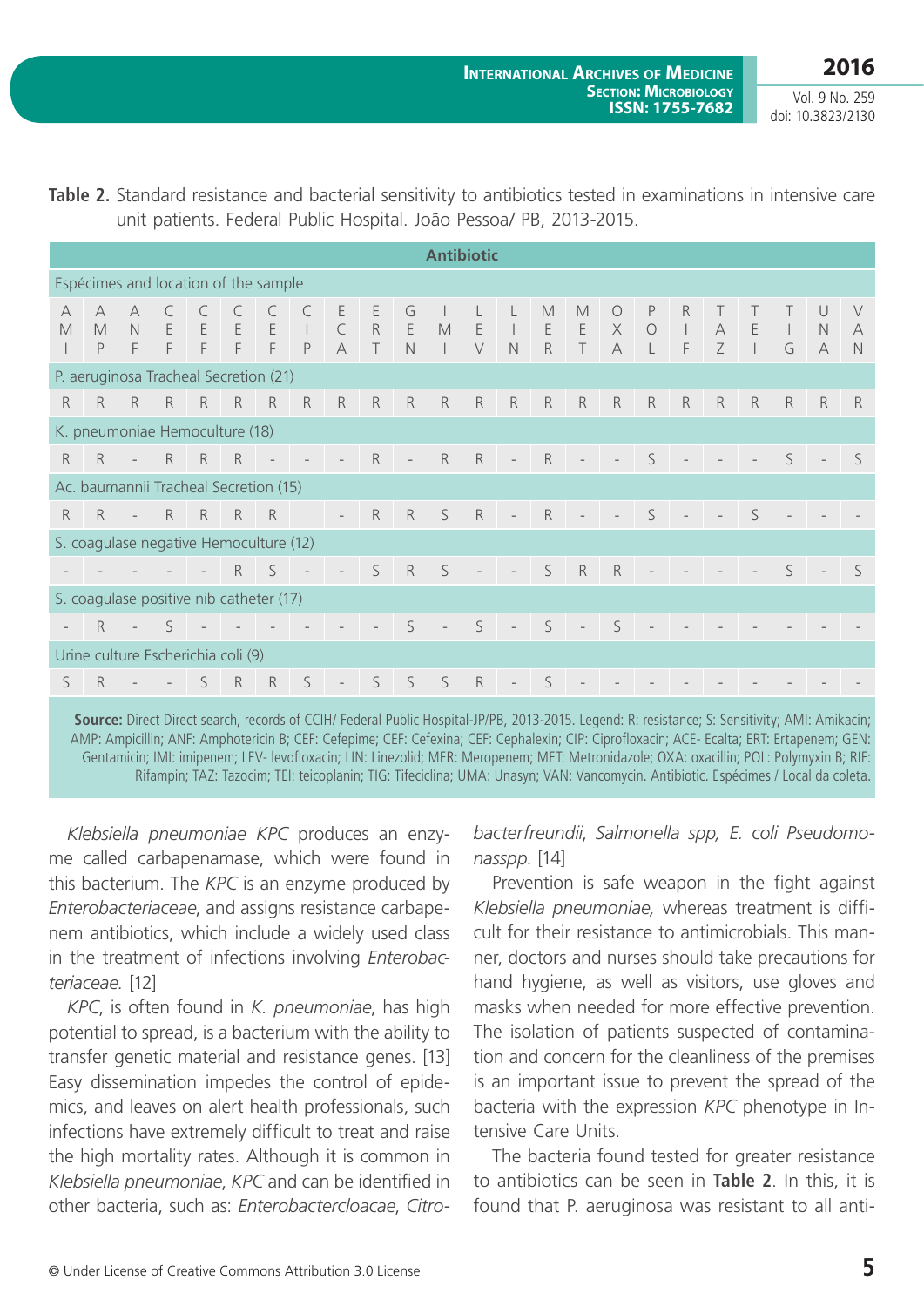**International Archives of Medicine Section: Microbiology ISSN: 1755-7682**

Vol. 9 No. 259 doi: 10.3823/2130

**2016**

biotics casting. Microbiological tests were carried out 92 searches the records 90; 21 which tracheal secretion tests produced results which showed the identical bacterial resistance to all antibiotics tested.

*Pseudomonas aeruginosa* is the bacterium responsible for most respiratory infections in the ICU, serious and immunosuppressed patients undergoing invasive procedures. These microorganisms have great resistance to penicillins, cephalosporins of 1st and 2nd generation and sulfonamides beyond the diverse resistance to other antimicrobials. The rational use of antimicrobials is based on the microbial profile data and bacterial resistance in the ICU. Of all the microorganisms found, the most common means of transmission was the hands of health professionals immersed in assistance in addition to equipment, solutions, medications and contaminated materials. Nursing function is to control the spread of these bacteria within the ICU, for providing direct care to critical patients, performs invasive procedures. [15]

Another important action included in the infection control in ICU patients is the care in storage and dispensing drugs, which can lose its effect due to the arrangement in this inappropriate procedure, as well as their administration that need to be on schedule and correct measurement, the delay disables its efficacy particularly antibiotics. [16]

About antimicrobial resistance, manifests itself *Pseudomonas aeruginosa* that was resistant to several drugs and is intrinsically able to acquire resistance to any antimicrobial. Resistance is defined as three or more classes of antibiotics, even when a sensitive. This resistance is seen as the combination of different mechanisms either alone or in the action of strong resistance mechanism. [17]

*KPC* confers resistance to meropenem, ertapenem, imipenem (carbapenems), and inactivates the β-lactam agents: cephalosporins, penicillinase aztreonam. Vulnerable patients *Klebsiella pneumoniae* producing *KPC* are those with comorbidities in-

cluding transplant recipients, neutropenic patients, artificial ventilation and for extended periods presenting colonization to potentially resistant bacteria. [12]

The collection place with a predominance of tracheal aspirates was characterized by being an aspirated obtained endotracheal tubes where present contamination of the catheter by passing this and the path of colonized populated areas, making it difficult to interpret the results of cultures. Tracheal aspiration is a procedure indicated in intensive care units, presenting effective in removing tracheobronchial secretions, and more satisfactory when performed after respiratory physiotherapy.

Regardless of the type and the system when the collection right way not realized, may generate controversy, requiring training of professionals for their safe handling. Aspiration is a widely used procedure in bedridden patients who are unable to voluntarily expel tracheobronchial pulmonary secretions, leading to such benefits as: the prevention of infection, the permeable support airway, promotion of gas exchange, blood oxygenation incrementing and improves lung function. The collection of tracheal secretions should be used only for research colonization by potentially resistant germs, for epidemiological assessment. [18]

The occurrence of hospitalized patients colonized or infected by resistant microorganisms deserves all the attention of the Hospital Infection Control Commission (CCIH). The above mentioned committee is responsible for planning and standardization with regard to the prevention of infections in hospitals, through the completion, implementation, maintenance and evaluation of the program responsible for the control of hospital infection, in which submerges the collection, analysis and dissemination of data, as well as regulations on the consistent use of antimicrobials, methods for microorganism transmission prevention; standardizations of precautionary measures and control of hospital infection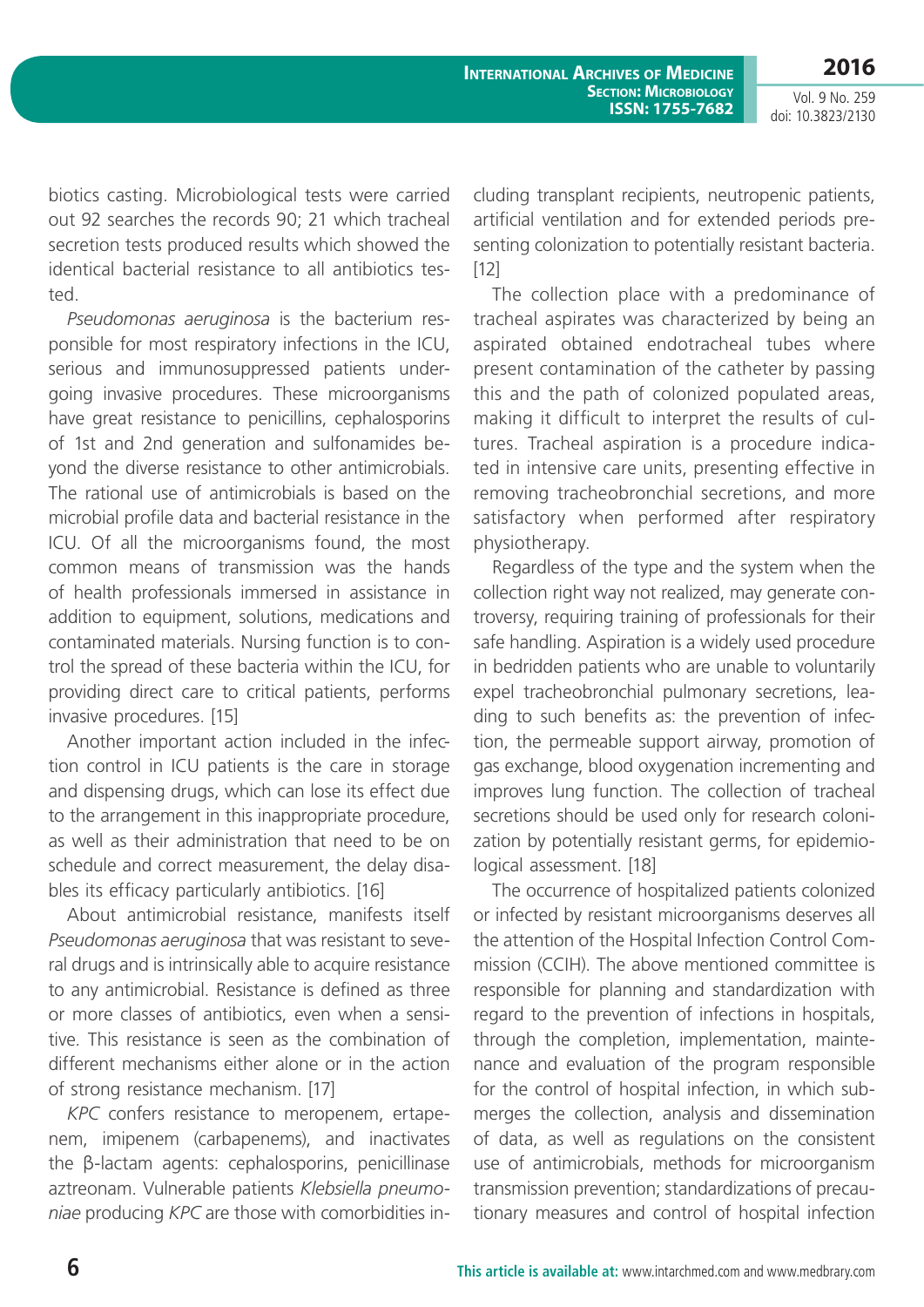**2016**

Vol. 9 No. 259 doi: 10.3823/2130

and relevant education for professionals, among other aspects. [19]

In health services, especially in the clinical status of patients and the variety of conducts performed. Infections caused by resistant pathogens potentially in patients in intensive care establish the prevalence of this type of infection, which is directly related to high consumption of antimicrobials in inpatient units. Resistant microorganisms have different behavior, as the mechanism of resistance and susceptibility patterns in different regions of the world, hindering generalizations. [20]

The term resistant bacteria is used to determine the organisms resistant to a large number of antimicrobials. The expressions of resistance in bacteria can arise in various ways, such as the inappropriate use of antimicrobials. [14]

Patients infected with resistant bacteria require longer hospital stays are at increased risk of mortality and use more powerful antimicrobial agents, which are normally more costly and more toxic. Bacterial resistance to antibiotics in hospitals is a public health problem, so that countries need to come together to implement measures and monitor studies for better understanding of infections, focusing its actions on prevention and control and accurate diagnostic measures for the purpose of rational use of antimicrobial. [21]

### **Conclusion**

Considering the relevance of the study is crucial prior knowledge in relation to pathogens that are home to the intensive care units of the hospital under study. These health professionals should include the harmful effects that can affect the internal patients who are in critical condition, seeking resoluteness for each situation.

Given the magnitude of the problem, to which we might encounter during the nursing care provided to patients of these units is necessary upgrade of the nursing staff so that everyone can take the same conduct as the prevention and control of resistant pathogens.

With the findings of this study, it was possible to identify the microorganism that stood out in inpatients and had an infection during hospitalization. This result provides relevant information to health professionals working in the intensive care unit on the most common species of bacteria in this sector, and what it means for the patient care team and hospital.

Regarding the type of bacteria resistant to antibiotics routinely used in the various results of the culture, there was a predominance of *Pseudomonas aeruginosa*, followed by pathogens such as: *Klebisiella pneumoniae*, *Acinetobacter baumannii,* among others. Some antibiotics for catheter tip culture and other procedures were documented as to their effectiveness. bacterial resistance to different antibiotics used routinely for all that were internal to treatment in the intensive care unit was identified.

We point out that occurrence of a nosocomial infection does not necessarily indicate that the hospital or your staff have made a mistake in the care provided. The medical liability, cool with respect to this situation occurs when there is evidence that doctors or hospital staff were negligent or reckless as to compliance with the appropriate standards of care, and that an infection has resulted in inconsistent performance with current standards in the institution.

In view of this, it is recommended that the service nursing staff should carry out a continuous monitoring on the use of antibiotics daily in line with the bacteria presented by patients in the infectious process. It should be emphasized that the nurse as an educator par excellence, should adopt preventive measures for the control of bacterial resistance among inpatients, as a practice of differentiated quality of care.

This research presents a dimension in a new look at the nursing students, and serve as a reference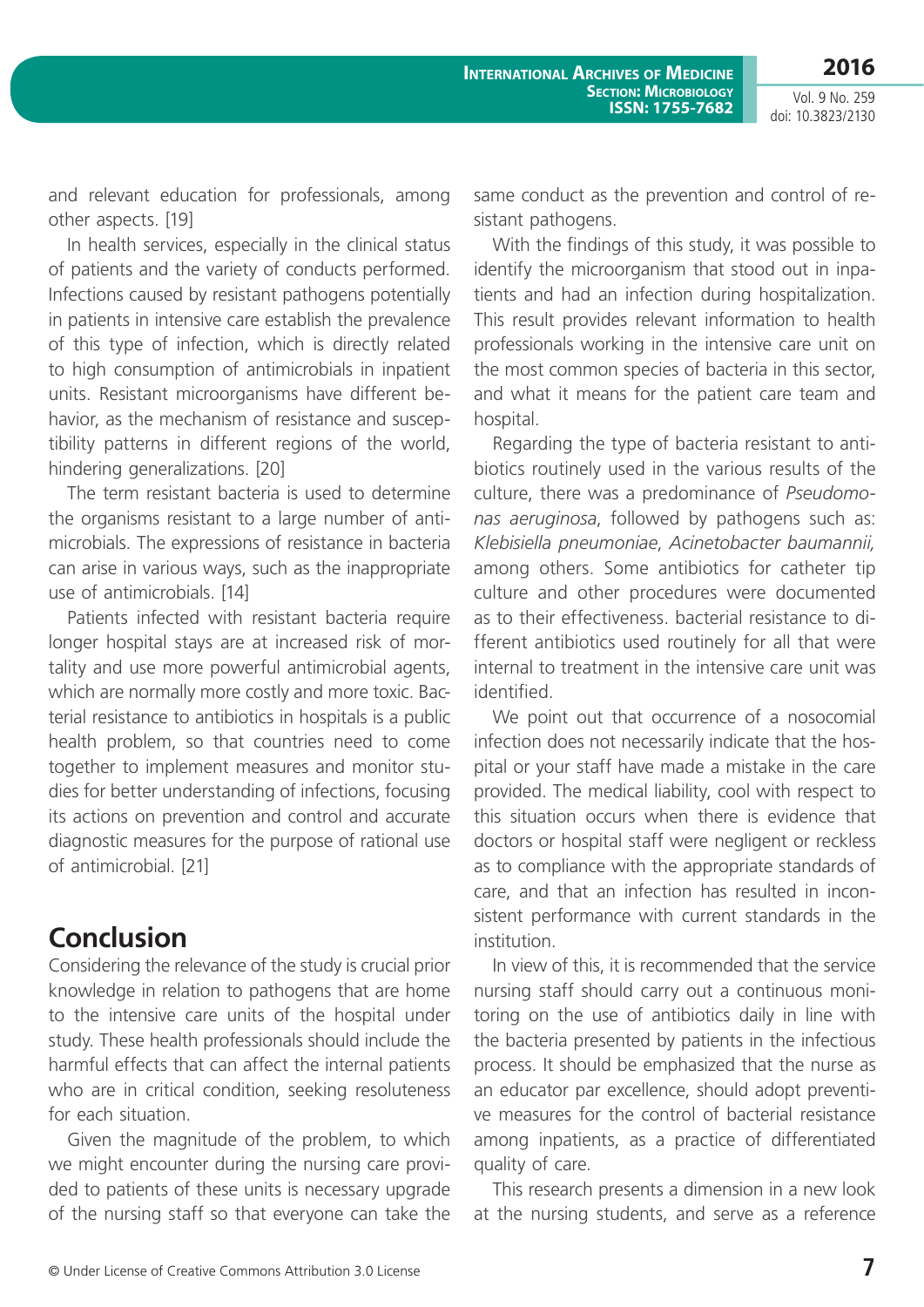Vol. 9 No. 259 doi: 10.3823/2130

source for professionals working in Intensive Care Units. It was found that is a starting point for new discoveries of bacterial resistance in the hospital and infection control, serving as a warning for the quantitative resistance of cases found during the study period.

To reduce the risk of infection is important to note that the choice of the type of catheter, the local option and aseptic technique during the procedure, as well as proper care for the patient by family members and health professionals, who will maintain direct contact with the patient, will make a difference in the patient's recovery process.

## **References**

- **1.** Oliveira AC, Gonzaga C, Costa R, Damaceno QS, Garbaccio JL. Desafios e perspectivas para a contenção da resistência bacteriana na óptica dos profissionais de saúde. Belo Horizonte - MG, Rev Eletr Enf [Internet]. 2013 jul/set, vol.15, n.3, p. 747- 54. Disponível em: [http://dx.doi.org/10. 5216/ree.v15i3.19821.](http://dx.doi.org/10. 5216/ree.v15i3.19821) Acesso em: 2 de jun de 2015.
- **2.** Salomão R, Diament D, Rigatto O, Gomes B, Silva E, Carvalho BN, Machado RF. Diretrizes para tratamento da sepse grave/ choque séptico abordagem do agente infeccioso - controle do foco infeccioso e tratamento antimicrobiano. Rev Bras Terapia Intensiva. 2011, 23(2): 145-57.
- **3.** Guimarães NC, Carneiro R. Prevalência de pseudômonas aeruginosa resistente ao imipenem em amostras de pacientes hospitalizados na santa casa de misericórdia de Goiânia-GO, no período de janeiro de 2007 a janeiro de 2010. Pontifícia Universidade Católica de Goiás, 2010. Disponível em: [http://](http://www.cpgls.ucg.br/arquivosupload/1/File/V%20MOSTRA%20DE%20PRODUO%20CIENTIFICA/SAUDE/39.pdf) [www.cpgls.ucg.br/arquivosupload/1/File/V%20MOSTRA%20](http://www.cpgls.ucg.br/arquivosupload/1/File/V%20MOSTRA%20DE%20PRODUO%20CIENTIFICA/SAUDE/39.pdf) [DE%20PRODUO%20CIENTIFICA/SAUDE/39.pdf.](http://www.cpgls.ucg.br/arquivosupload/1/File/V%20MOSTRA%20DE%20PRODUO%20CIENTIFICA/SAUDE/39.pdf) Acesso em abr de 2015.
- **4.** Oliveira AC, Kovner CT, Silva RS. Infecção hospitalar em unidade de tratamento intensivo de um hospital universitário brasileiro. Rev. Latino-Am. Enfermagem mar-abr 2010; P. 99, 18(2).
- **5.** Alves LNS, Oliveira CR, Silva LAP, Gervásio SMD, Alves SR, Sgavioli GM. Hemoculturas: estudo da prevalência dos microrganismos e o perfil de sensibilidade dos antibióticos utilizados em Unidade de Terapia Intensiva. J. Health Sci Inst. 2012, 30(1): 44-7.
- **6.** Carneiro FAL, Campino CCA, Leite F, Rodrigues GC, Santos MMG, Silva ARA. Envelhecimento populacional e os desafios para o sistema de saúde brasileiro. Instituto de Estudos de Saúde Suplementar – São Paulo: IESS [Org], 2013. Disponível em: <www.iess.org.br/envelhecimentopop2013.pdf> Acesso: 29 de jun de 2015.
- **7.** Ferreira NML. Características das Infecções Respiratórias em Idosos Internados. Faculdade de Medicina da Universidade de Coimbra, Pólo 3 Ciências da Saúde, mar, 2010.
- **8.** Carlotti APCP. Acesso Vascular. Medicina (Ribeirão Preto) 2012, 45(2): 208-14. Disponível em: <http://www.fmrp.usp.br/revista> Acesso em 30 de jun de 2015.
- **9.** Gomes AVO, Nascimento MAL, Silva LR, Santana KCL. Efeitos adversos relacionados ao processo do cateterismo venoso central em unidade intensiva neonatal e pediátrica. Rev. Eletr. Enf. 2012 out/dez,14(4):883-92. Disponível em: [http://www.](http://www.fen.ufg.br/revista/v14/n4/v14n4a17.htm) [fen.ufg.br/revista/v14/n4/v14n4a17.htm](http://www.fen.ufg.br/revista/v14/n4/v14n4a17.htm) Acesso em 30 de jun de 2015.
- **10.** Barbas CS, Ísola AM, Farias AM, Cavalcanti AB, Gama AM, Duarte AC, Serpa Neto A, Bravim AB. Recomendações brasileiras de ventilação mecânica. Rev. Bras. Ter Intensiva. 2014, 26(2):89- 121
- **11.** Kvitko CHC. Eficácia da polimixina B no tratamento de bacteremias por Pseudômonas aeruginosa 2010. 80 f. (Dissertação) – Universidade Federal do Rio Grande do Sul. Faculdade de Medicina. Programa de Pós- graduação em Medicina: Ciência Médicas. Porto Alegre, BR-RS, 2010.
- **12.** Cotrim RE, Rocha RDR, Ferreira RFM. Klebsiella Pneumoniae Carbapenemase – KPC em Enterobacteriaceae: O desafio das bactérias multirresistentes. Centro Universitário Newton Paiva ed 5 - ISSN 2176 7785, Belo Horizonte - MG, 2012.
- **13.** Del Peloso P, Barros M, Santos F. Serratia Marcescens KPC Sepsis. J. Bras. Patol. Med. Laboratório. Out. 2010, vol.46, n.5, p. 365-367. ISSN 1676-2444. Disponível em: [http://](http://www.scielo.br/scielo.php?script=sci_arttext&pid=S1676- 24442010000500004) [www.scielo.br/scielo.php?script=sci\\_arttext&pid=S1676-](http://www.scielo.br/scielo.php?script=sci_arttext&pid=S1676- 24442010000500004) [24442010000500004.](http://www.scielo.br/scielo.php?script=sci_arttext&pid=S1676- 24442010000500004) Acesso em: 02 de jul de 2015.
- **14.** Dienstmann R, Picoli S U, Meyer G, Schenkel T, Steyer J. Avaliação fenotípica da enzima Klebsiella pneumoniae carbapenemase (KPC). In Enterobacteriaceae de Ambiente Hospitalar. J. Bras. Patol. Med. Laboratório. Rio de Janeiro, vol.46, n. 1, fev 2010. Disponível em: [<http://www.scielo.br/scielo.php?script=sci\\_](http://www.scielo.br/scielo.php?script=sci_arttext&pid=S1676244420 10000100005&lng=en&nrm=iso) [arttext&pid=S1676244420 10000100005&lng=en&nrm=iso](http://www.scielo.br/scielo.php?script=sci_arttext&pid=S1676244420 10000100005&lng=en&nrm=iso)>. Acesso em: 01 de jul de 2015.
- **15.** Cabral EV, Poveda VB. Microbiological profile and bacterial resistance atintensive careunit. Rev enferm UFPE online. 2008 out./dez.; 2(4):357-64. ISSN: 1981-8963
- **16.** Stube M, Herman CTSt, Benetti ERR, Stumm FME. O enfermeiro na prevenção de infecções em terapia intensiva. Rev enferm UFPE online, Recife, 7(esp):6989-97, dez., 2013. ISSN: 1981- 8963